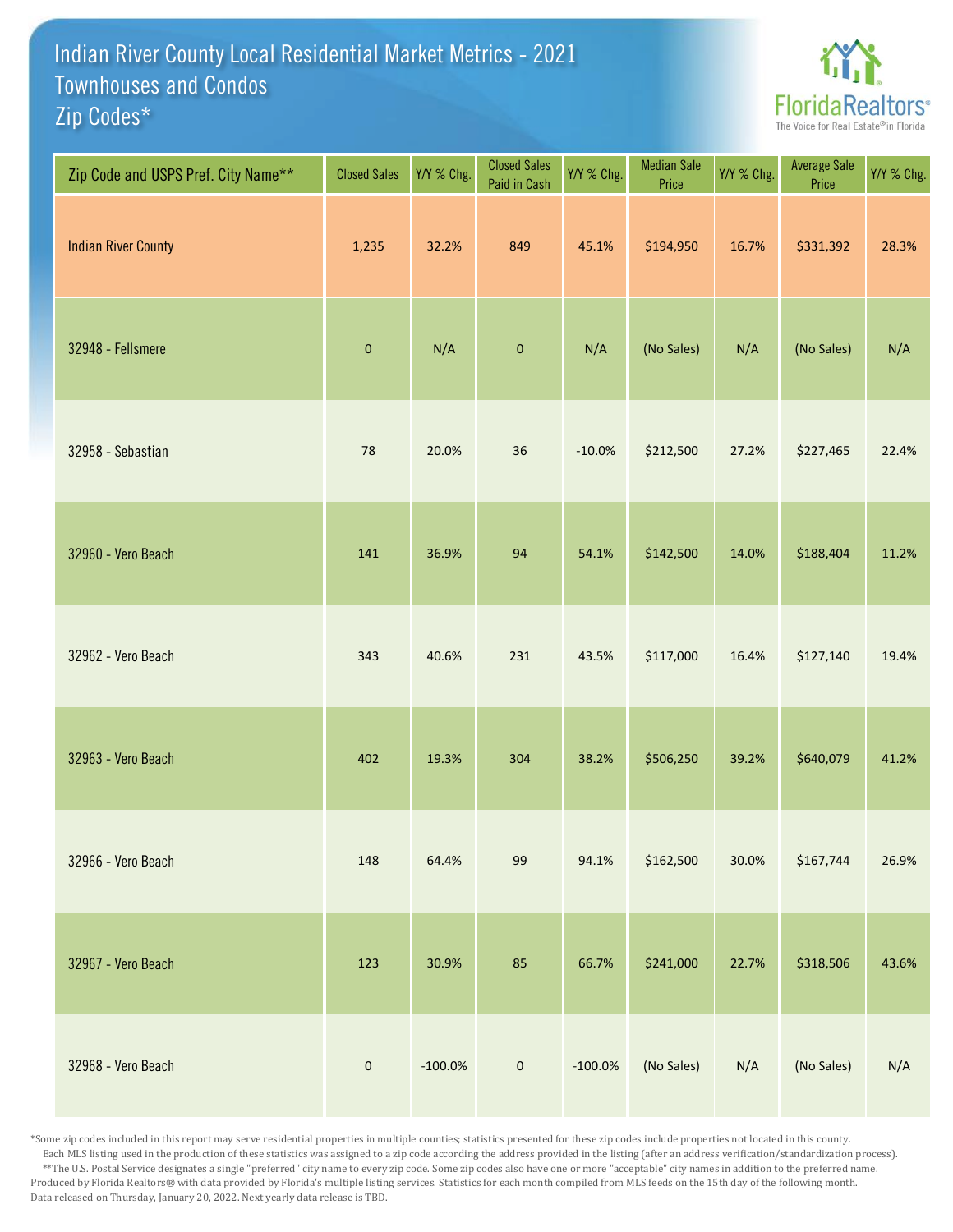## Indian River County Local Residential Market Metrics - 2021 Zip Codes\* Townhouses and Condos



| Zip Code and USPS Pref. City Name** | <b>Dollar Volume</b> | Y/Y % Chg. | Pct. of Orig. List<br><b>Price Received</b> | Y/Y % Chg. | <b>Median Time to</b><br>Contract | Y/Y % Chg. | <b>New Listings</b> | Y/Y % Chg. |
|-------------------------------------|----------------------|------------|---------------------------------------------|------------|-----------------------------------|------------|---------------------|------------|
| <b>Indian River County</b>          | \$409.3 Million      | 69.6%      | 97.5%                                       | 4.2%       | 25 Days                           | $-69.1%$   | 1,175               | $-3.1%$    |
| 32948 - Fellsmere                   | (No Sales)           | N/A        | (No Sales)                                  | N/A        | (No Sales)                        | N/A        | $\pmb{0}$           | N/A        |
| 32958 - Sebastian                   | \$17.7 Million       | 46.9%      | 98.4%                                       | 4.5%       | 14 Days                           | $-79.1%$   | 69                  | $-17.9%$   |
| 32960 - Vero Beach                  | \$26.6 Million       | 52.2%      | 96.9%                                       | 2.6%       | 23 Days                           | $-51.1%$   | 132                 | $-4.3%$    |
| 32962 - Vero Beach                  | \$43.6 Million       | 67.8%      | 96.8%                                       | 3.4%       | 23 Days                           | $-63.5%$   | 328                 | 2.5%       |
| 32963 - Vero Beach                  | \$257.3 Million      | 68.5%      | 97.3%                                       | 5.0%       | 35 Days                           | $-70.1%$   | 377                 | $-12.7%$   |
| 32966 - Vero Beach                  | \$24.8 Million       | 108.6%     | 98.9%                                       | 3.8%       | 12 Days                           | $-73.9%$   | 167                 | 39.2%      |
| 32967 - Vero Beach                  | \$39.2 Million       | 87.9%      | 98.3%                                       | 5.7%       | 32 Days                           | $-64.8%$   | 100                 | $-13.8%$   |
| 32968 - Vero Beach                  | (No Sales)           | N/A        | (No Sales)                                  | N/A        | (No Sales)                        | N/A        | $\pmb{0}$           | $-100.0\%$ |

\*Some zip codes included in this report may serve residential properties in multiple counties; statistics presented for these zip codes include properties not located in this county. Each MLS listing used in the production of these statistics was assigned to a zip code according the address provided in the listing (after an address verification/standardization process). \*\*The U.S. Postal Service designates a single "preferred" city name to every zip code. Some zip codes also have one or more "acceptable" city names in addition to the preferred name. Produced by Florida Realtors® with data provided by Florida's multiple listing services. Statistics for each month compiled from MLS feeds on the 15th day of the following month. Data released on Thursday, January 20, 2022. Next yearly data release is TBD.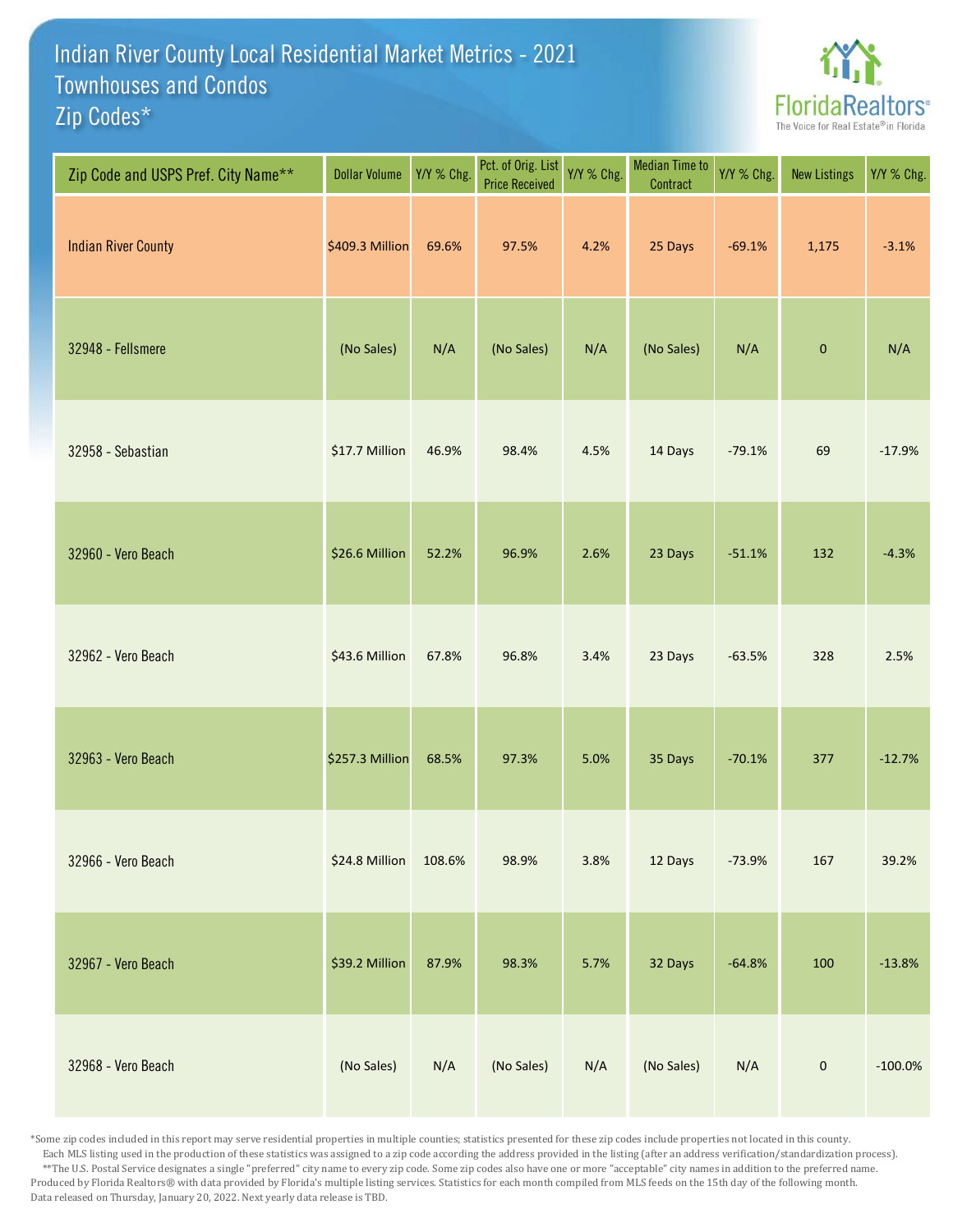## Indian River County Local Residential Market Metrics - 2021 Zip Codes\* Townhouses and Condos



| Zip Code and USPS Pref. City Name** | <b>New Pending</b><br><b>Sales</b> | Y/Y % Chg. | Pending<br>Inventory | Y/Y % Chg. | <b>Active Inventory</b> | Y/Y % Chg. | <b>Months Supply</b><br>of Inventory | Y/Y % Chg. |
|-------------------------------------|------------------------------------|------------|----------------------|------------|-------------------------|------------|--------------------------------------|------------|
| <b>Indian River County</b>          | 1,314                              | 24.5%      | 152                  | 6.3%       | 107                     | $-69.7%$   | $1.0$                                | $-77.8%$   |
| 32948 - Fellsmere                   | $\pmb{0}$                          | N/A        | $\pmb{0}$            | N/A        | $\pmb{0}$               | N/A        | $0.0\,$                              | N/A        |
| 32958 - Sebastian                   | 81                                 | 15.7%      | $\boldsymbol{9}$     | 28.6%      | $\overline{2}$          | $-90.0%$   | 0.3                                  | $-91.9%$   |
| 32960 - Vero Beach                  | 148                                | 25.4%      | $10\,$               | $-9.1%$    | $\boldsymbol{9}$        | $-71.9%$   | 0.8                                  | $-78.4%$   |
| 32962 - Vero Beach                  | 375                                | 38.9%      | 27                   | $-18.2%$   | 22                      | $-73.5%$   | 0.8                                  | $-80.5%$   |
| 32963 - Vero Beach                  | 429                                | 13.5%      | 89                   | 39.1%      | 59                      | $-63.4%$   | 1.8                                  | $-68.4%$   |
| 32966 - Vero Beach                  | 154                                | 41.3%      | $11\,$               | $-31.3%$   | $11\,$                  | $-21.4%$   | 0.9                                  | $-52.6%$   |
| 32967 - Vero Beach                  | 127                                | 16.5%      | $\boldsymbol{6}$     | $-50.0%$   | $\overline{4}$          | $-90.2%$   | 0.4                                  | $-92.3%$   |
| 32968 - Vero Beach                  | $\mathbf 0$                        | $-100.0\%$ | $\mathbf 0$          | N/A        | $\pmb{0}$               | N/A        | $0.0\,$                              | N/A        |

\*Some zip codes included in this report may serve residential properties in multiple counties; statistics presented for these zip codes include properties not located in this county. Each MLS listing used in the production of these statistics was assigned to a zip code according the address provided in the listing (after an address verification/standardization process). \*\*The U.S. Postal Service designates a single "preferred" city name to every zip code. Some zip codes also have one or more "acceptable" city names in addition to the preferred name. Produced by Florida Realtors® with data provided by Florida's multiple listing services. Statistics for each month compiled from MLS feeds on the 15th day of the following month. Data released on Thursday, January 20, 2022. Next yearly data release is TBD.